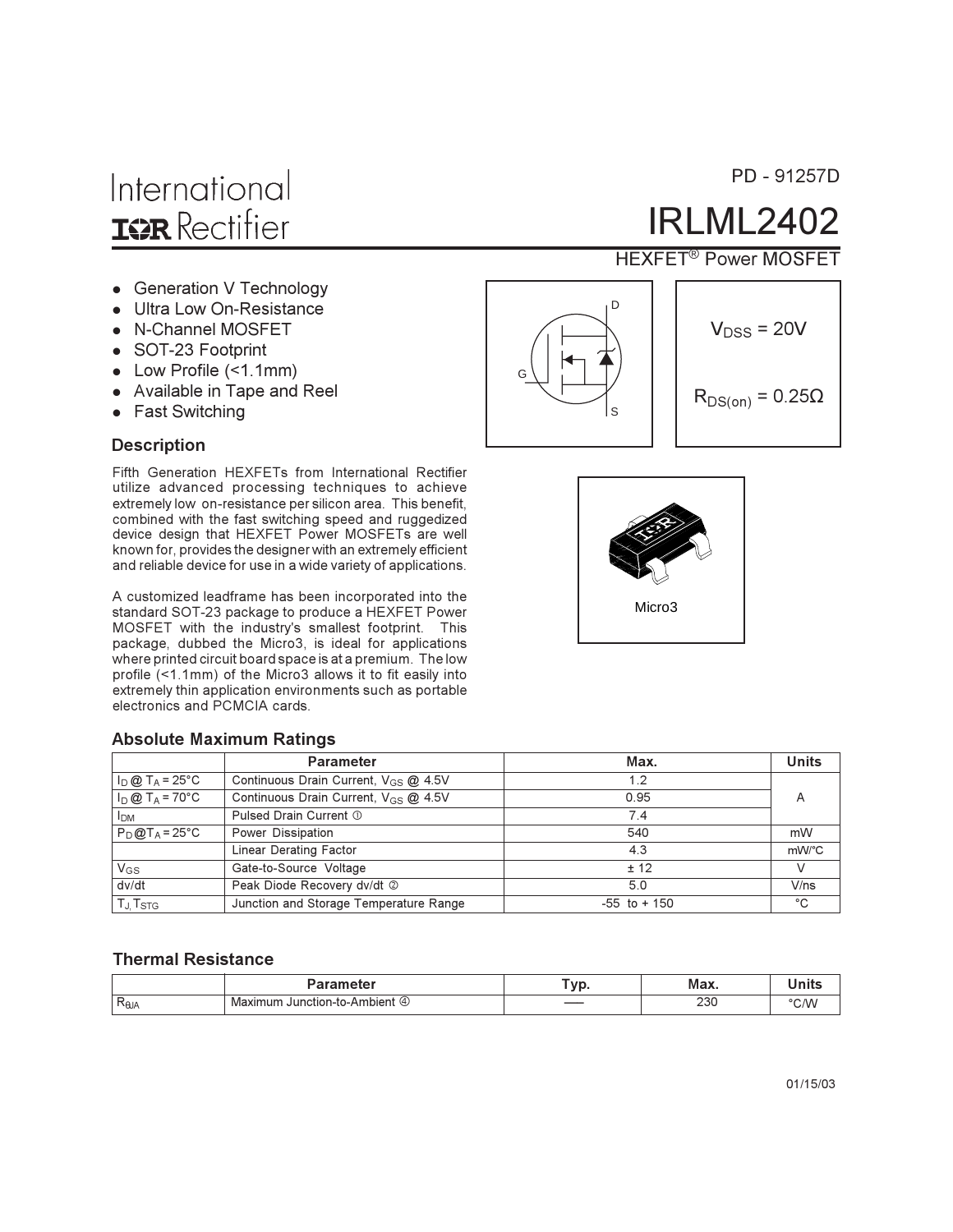# **IRLML2402**

|                                    | <b>Parameter</b>                     | Min. | Typ.  | Max.   | Units   | <b>Conditions</b>                                     |  |
|------------------------------------|--------------------------------------|------|-------|--------|---------|-------------------------------------------------------|--|
| $V_{(BR)DSS}$                      | Drain-to-Source Breakdown Voltage    | 20   |       |        | $\vee$  | $V_{GS} = 0V$ , $I_D = 250 \mu A$                     |  |
| $\Delta V_{\rm(BR)DSS}/\Delta T_J$ | Breakdown Voltage Temp. Coefficient  |      | 0.024 |        | $V$ /°C | Reference to $25^{\circ}$ C, $I_D = 1 \text{mA}$      |  |
| $R_{DS(on)}$                       | Static Drain-to-Source On-Resistance |      |       | 0.25   | Ω       | $V_{GS} = 4.5V$ , $I_D = 0.93A$ 3                     |  |
|                                    |                                      |      |       | 0.35   |         | $V_{GS}$ = 2.7V, $I_D$ = 0.47A $\circledcirc$         |  |
| $V_{GS(th)}$                       | Gate Threshold Voltage               | 0.70 |       |        | $\vee$  | $V_{DS} = V_{GS}$ , $I_D = 250 \mu A$                 |  |
| g <sub>fs</sub>                    | <b>Forward Transconductance</b>      | 1.3  |       |        | S       | $V_{DS}$ = 10V, $I_D$ = 0.47A                         |  |
| $I_{DSS}$                          | Drain-to-Source Leakage Current      |      |       | 1.0    | μA      | $V_{DS}$ = 16V, $V_{GS}$ = 0V                         |  |
|                                    |                                      |      |       | 25     |         | $V_{DS}$ = 16V, $V_{GS}$ = 0V, T <sub>J</sub> = 125°C |  |
| <b>I</b> GSS                       | Gate-to-Source Forward Leakage       |      |       | $-100$ | nA      | $V_{GS} = -12V$                                       |  |
|                                    | Gate-to-Source Reverse Leakage       |      |       | 100    |         | $V_{GS}$ = 12V                                        |  |
| $\mathsf{Q}_{\mathsf{g}}$          | <b>Total Gate Charge</b>             |      | 2.6   | 3.9    |         | $I_D = 0.93A$                                         |  |
| $Q_{gs}$                           | Gate-to-Source Charge                |      | 0.41  | 0.62   | nC      | $V_{DS}$ = 16V                                        |  |
| $Q_{gd}$                           | Gate-to-Drain ("Miller") Charge      |      | 1.1   | 1.7    |         | $V_{GS}$ = 4.5V, See Fig. 6 and 9 $\circledcirc$      |  |
| $t_{d(on)}$                        | Turn-On Delay Time                   |      | 2.5   |        |         | $V_{DD} = 10V$                                        |  |
| $t_{r}$                            | Rise Time                            |      | 9.5   |        |         | $I_D = 0.93A$                                         |  |
| $t_{d(off)}$                       | Turn-Off Delay Time                  |      | 9.7   |        | ns      | $R_G = 6.2\Omega$                                     |  |
| $t_f$                              | <b>Fall Time</b>                     |      | 4.8   |        |         | $R_D$ = 11 $\Omega$ , See Fig. 10 $\Omega$            |  |
| $C_{iss}$                          | Input Capacitance                    |      | 110   |        |         | $V_{GS} = 0V$                                         |  |
| $C_{\rm oss}$                      | Output Capacitance                   |      | 51    |        | рF      | $V_{DS}$ = 15V                                        |  |
| C <sub>rss</sub>                   | Reverse Transfer Capacitance         |      | 25    |        |         | $f = 1.0$ MHz, See Fig. 5                             |  |

### Electrical Characteristics  $@T_J = 25°C$  (unless otherwise specified)

### **Source-Drain Ratings and Characteristics**

|                         | <b>Parameter</b>                 | Min. | Typ. | Max. | <b>Units</b> | <b>Conditions</b>                                            |
|-------------------------|----------------------------------|------|------|------|--------------|--------------------------------------------------------------|
| $\mathsf{I}_\mathsf{S}$ | <b>Continuous Source Current</b> |      |      | 0.54 |              | MOSFET symbol                                                |
|                         | (Body Diode)                     |      |      |      | A            | showing the<br>⇤                                             |
| $I_{SM}$                | <b>Pulsed Source Current</b>     |      |      | 7.4  |              | G /<br>integral reverse                                      |
|                         | (Body Diode) ①                   |      |      |      |              | p-n junction diode.                                          |
| $V_{SD}$                | Diode Forward Voltage            |      |      | 1.2  | V            | $T_{\rm J}$ = 25°C, $I_{\rm S}$ = 0.93A, $V_{\rm GS}$ = 0V © |
| $t_{rr}$                | Reverse Recovery Time            |      | 25   | 38   | ns           | $T_{\rm J}$ = 25°C, I <sub>F</sub> = 0.93A                   |
| $Q_{rr}$                | Reverse RecoveryCharge           |      | 16   | 24   | nC           | $di/dt = 100A/\mu s$ 3                                       |

#### Notes:

 $\circledR$  Repetitive rating; pulse width limited by<br>max. junction temperature. (See fig. 11)

 $\circled{ }$  Pulse width  $\leq$  300µs; duty cycle  $\leq$  2%.

- $\begin{aligned} \textcircled{2}\text{ }I_{SD}\leq 0.93A,\text{ di/dt}\leq 90A/\mu\text{s},\text{ }V_{DD}\leq \text{ }V_{(BR)DSS},\\ T_J\!\leq 150^{\circ}\text{C} \end{aligned}$
- 4 Surface mounted on FR-4 board,  $t \le 5$ sec.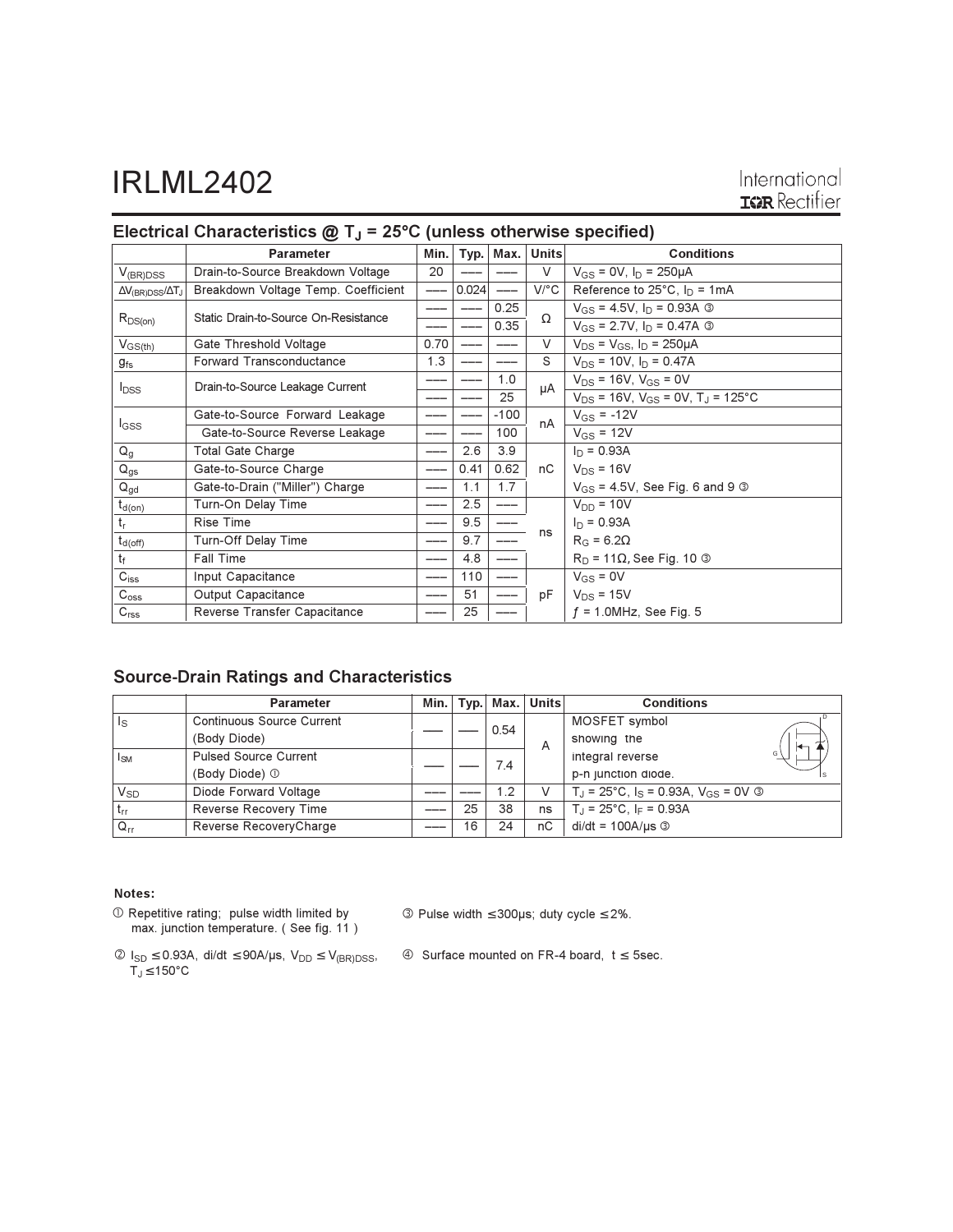# **IRLML2402**

### International **IGR** Rectifier



**Fig 1.** Typical Output Characteristics **Figure 1. 1997** 



g 2. Typical Output Characteristics



Fig 3. Typical Transfer Characteristics



**Fig 4.** Normalized On-Resistance Vs. Temperature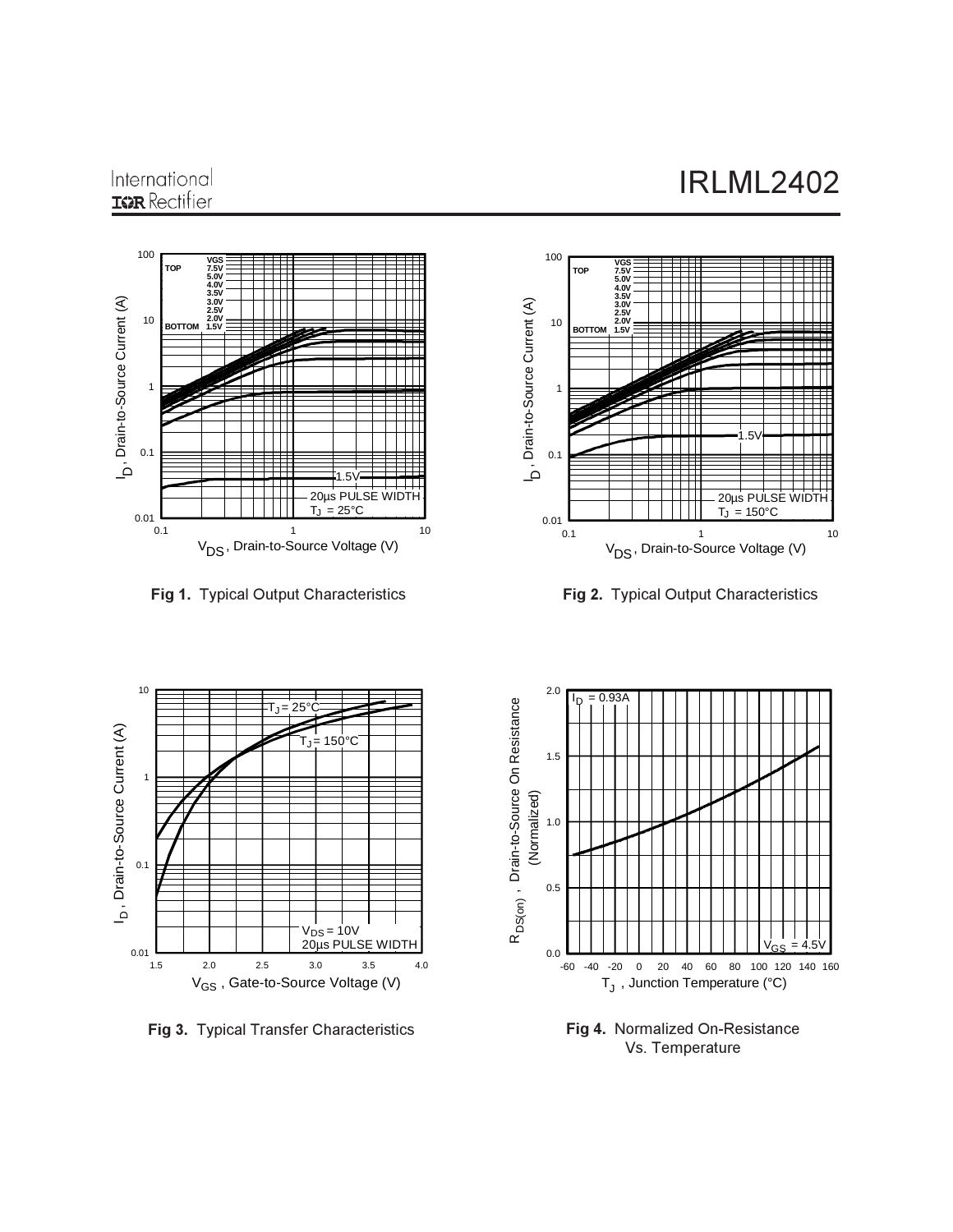









**Fig 7.** Typical Source-Drain Diode Forward Voltage



Fig 8. Maximum Safe Operating Area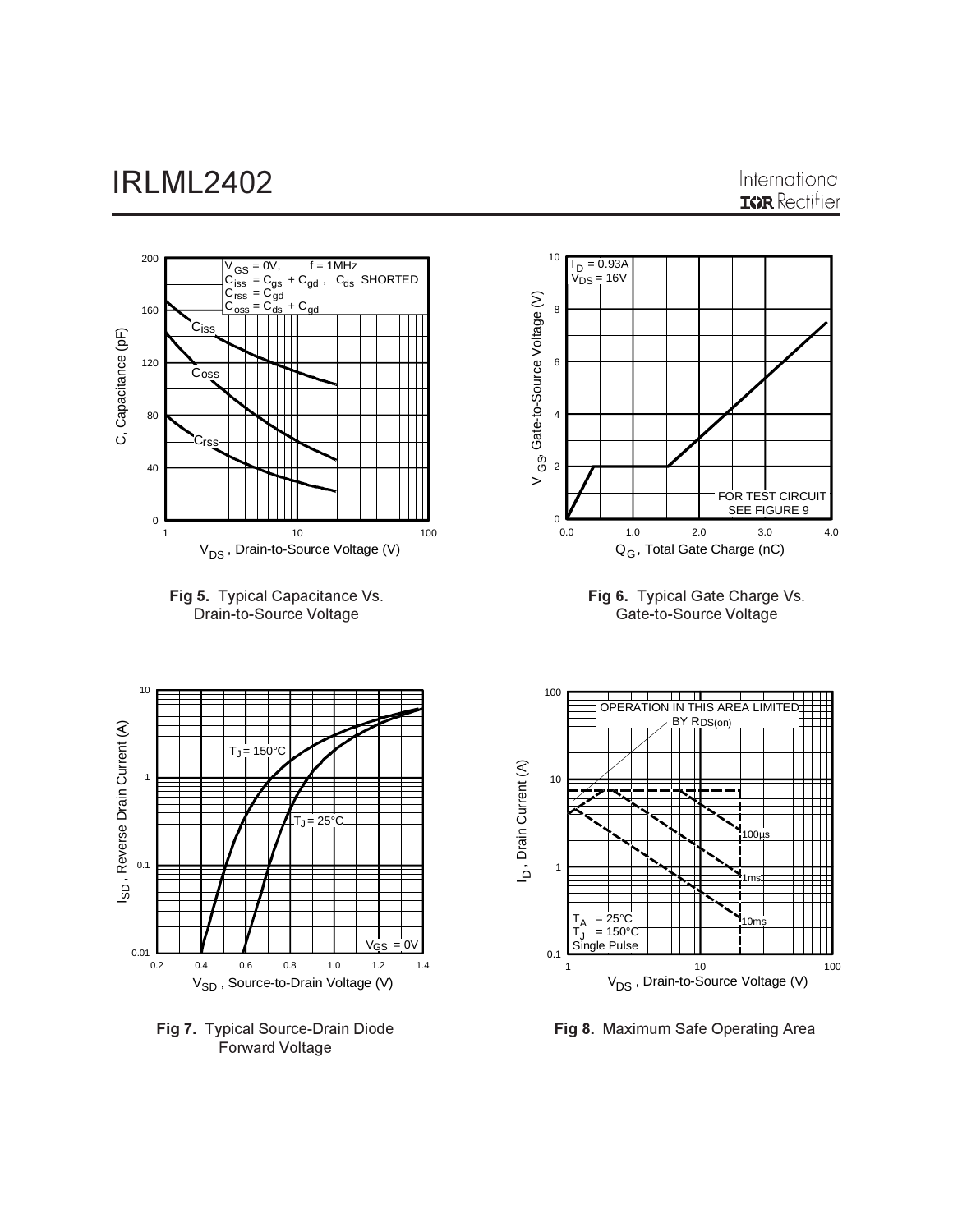

Fig 9a. Basic Gate Charge Waveform



Fig 9b. Gate Charge Test Circuit





Fig 10a. Switching Time Test Circuit



**Fig 10b.** Switching Time Waveforms



Fig 11. Maximum Effective Transient Thermal Impedance, Junction-to-Ambient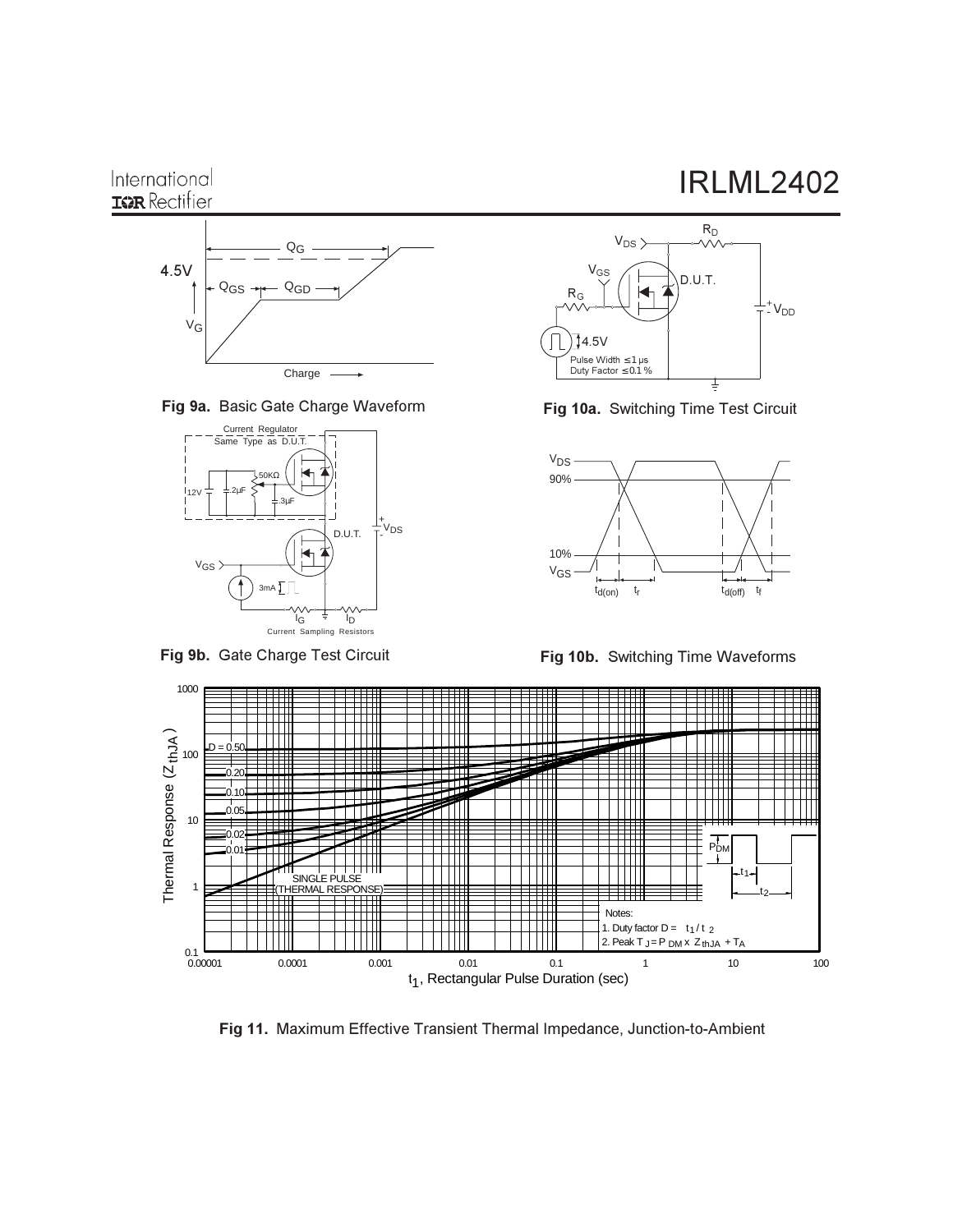

Peak Diode Recovery dv/dt Test Circuit

Fig 12. For N-Channel HEXFETS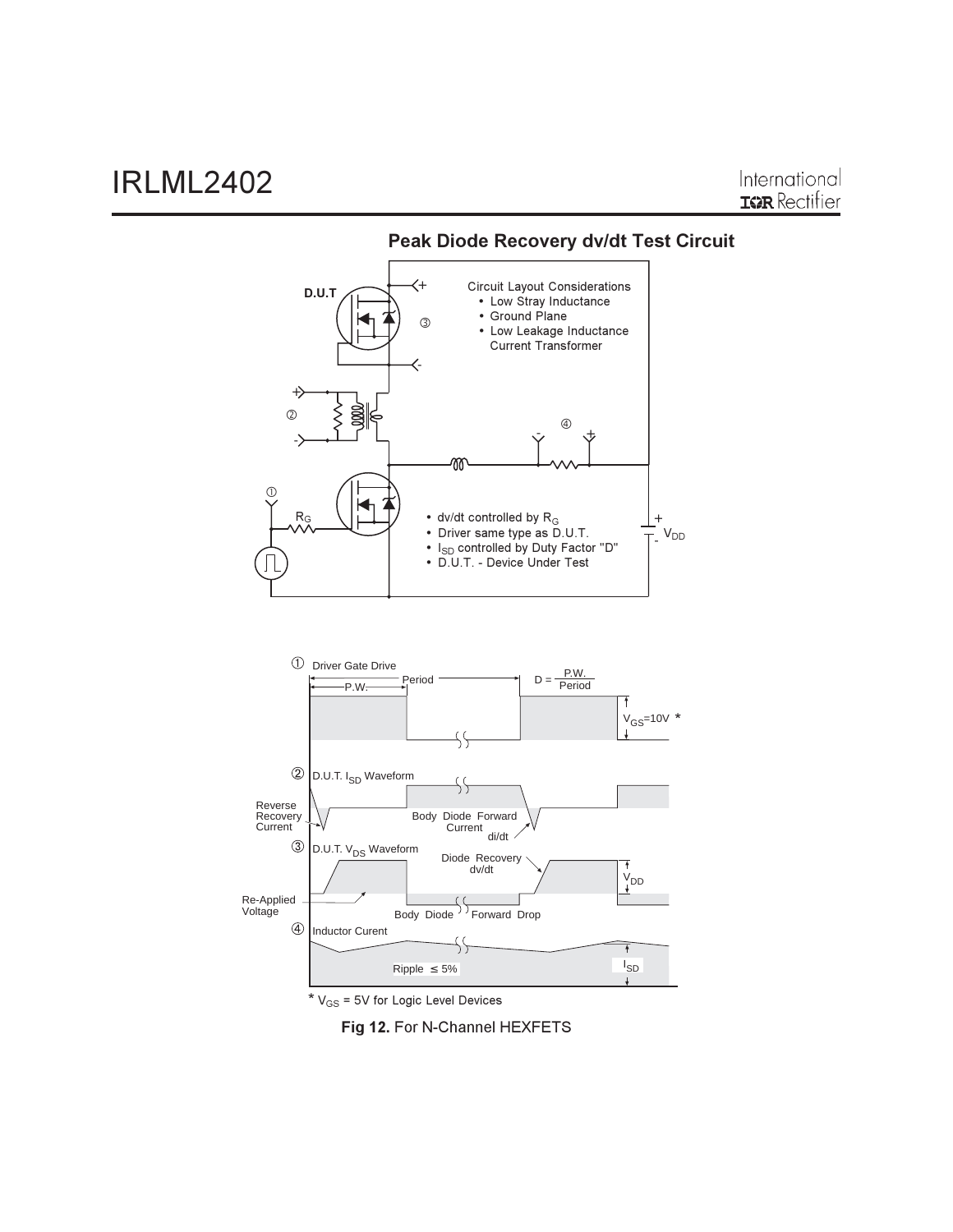# **Package Outline**

#### Micro3 (SOT-23 / TO-236AB)

Dimensions are shown in millimeters (inches)



# Part Marking Information<br>Micro3 (SOT-23/TO-236AB)